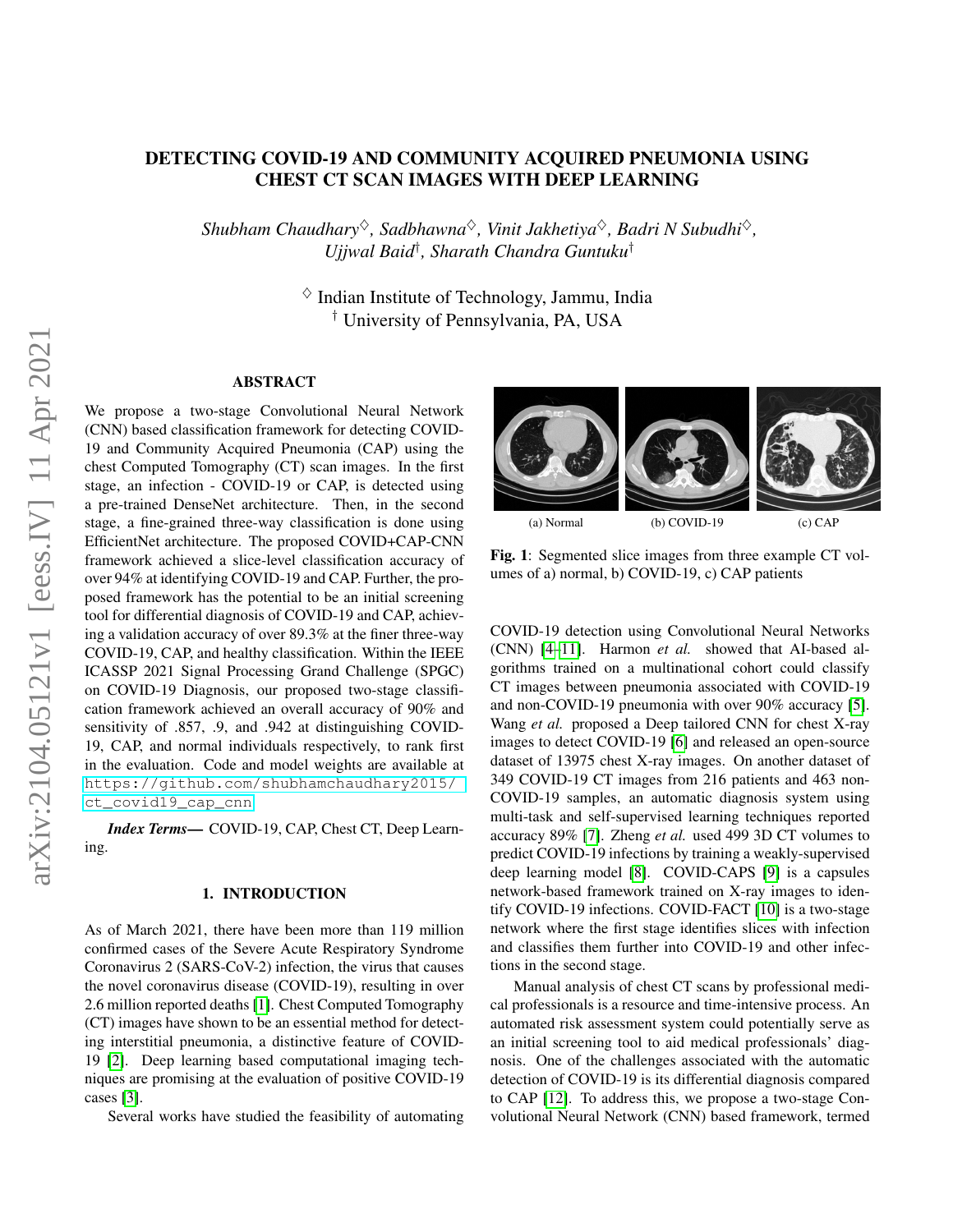COVID+CAP-CNN, for the differential detection of COVID-19 and CAP.

In Stage-1, we train two different CNN architectures for labeling COVID-19 and CAP CT scans. In Stage-2, we propose to use EfficientNet architecture to classify individuals and CT scans into three classes, i.e., Normal, COVID-19, and CAP. We use the SPGC-COVID dataset [\[4\]](#page-4-3), which contains CT scans of individuals with a combination of COVID-19 and CAP, along with CT scans of individuals with no infections. The dataset has slice-level as well as patient-level labels for several individuals. In Fig. 1, example CT scans for normal individuals and patients affected with COVID-19 and CAP in the SPGC-COVID dataset are shown. Sample descriptives of the SPGC dataset are given in Table 1.

Table 1: The description of SPGC dataset.

| <b>Disease Type</b> | Number of<br><b>Individuals</b> | <b>Number of Patients with</b><br>slice-level labels |
|---------------------|---------------------------------|------------------------------------------------------|
| Normal              | 76                              |                                                      |
| CAP                 | 60                              | 25                                                   |
| COVID-19            |                                 | 55                                                   |

# 2. PROPOSED MODEL

Our proposed COVID-19 and CAP detection system using deep learning, termed as COVID+CAP-CNN, consists of two stages. In the first stage, unlabelled CT scans in the SPGC dataset are labeled using a pre-trained CNN-based algorithm (detailed in subsection 2.2). In the second stage, labeled slices are pooled into individual-level estimates of COVID-19, CAP infected patients, and normal individuals using the state-ofthe-art EfficientNet architecture (detailed in subsection 2.3). The complete architecture of the two stages of the proposed COVID-CNN model is shown in Figs. 2 and 3. We describe data pre-processing and implementation of these two stages in the following subsections.

# 2.1. Dataset Pre-processing

Each patient's data in a chest CT scan is given in the form of a 3D volume, a combination of many image slices captured from different angles. Images provided in the SPGC-COVID dataset were mapped from Hounsfield Units (HU) to [0, 255] using a window centered at -500 HU with a width of 1300 HU. Further, we observed that the crucial signal associated with infection is often present in the 3D chest CT volumes' central slices. Consequently, we selected the middle slices from the 3D volumes to fine-tune the proposed COVID-CNN architecture. For COVID-19 and CAP patients with over 80 slices in the 3D chest CT volume, we select the middle 80 slices, and if the number of slices is less than 80, then we take the middle 40 slices. The distribution of adopted data for Stage-1 architectures is shown in Table 2. To overcome class imbalance, a similar number of CT scans are selected from different classes.

Table 2: Data used for fine-tuning Stage-1

|           | Disease Type    Number of Patients | <b>Total Selected Slices</b> |                             |
|-----------|------------------------------------|------------------------------|-----------------------------|
|           |                                    |                              | Infectious   Non-Infectious |
| $\cap$ AP | 55.                                | 910                          | 910                         |
| COVID-19  | 25                                 | 3046                         | 3046                        |

### 2.2. Stage-1: Slice Label Prediction

All slices for each patient in the dataset do not contain labels. Consequently, it is required to differentiate the slices with infections and without infections. To automatically detect the slices with infection and without infection, we use Stage-1 slice level label prediction framework (Fig. 2). We propose to independently label the unlabelled slices of COVID-19 and CAP 3D volumes using two different CNN architectures. We first used the SPGC dataset labels to create separate classes of infectious and non-infectious slices. Using transfer learning [\[13\]](#page-4-12), we extracted features from the pre-trained CNN model for Stage-1. Several works have utilized transfer learning to extract features successfully for tasks both within and across domains [\[14](#page-4-13)[–17\]](#page-4-14). We utilized the weights of DenseNet-121 [\[18\]](#page-4-15) architecture to transfer learning across domains. The pretrained features from Densenet-121 are obtained using Global Average Pooling (GAP) on the last layer. Then a fully connected layer with 1024 features is used. The fully connected layer was unfrozen, and its weights were trained. The extracted features were then fed into a Sigmoid activation function to obtain the two-class probabilities.

We used Adam optimizer for the training process. The chosen parameters values for  $\beta_1$  was 0.5. The adopted learning rate for our model was  $2 \times 10^{-4}$ . We obtained an accuracy of over 94 % while fine-tuning.

#### 2.3. Stage-2: Classification Model for Diagnosis

After segmenting the 3D volumes into middle slices that exclusively contain lung data, as explained in the pre-processing step, we perform Stage-1 of the framework, slice-wise labeling of unlabelled slices. Our CNN architecture classifies CT scan slices into three fine-grained classes in the second stage: COVID-19, CAP, and healthy. The architecture designed for diagnosis purposes is illustrated in Fig. 3.

In order to classify CT scan images into three classes, we used several pre-trained architectures such as Efficient-Net [\[19\]](#page-4-16), InceptionV3 [\[20\]](#page-4-17), ResNet [\[21\]](#page-4-18), and DenseNet [\[18\]](#page-4-15). EfficientNet architecture has several advantages over other deep learning architectures such as compound scaling (in dimensions such as width, depth, resolution of an image, etc.), reduced set of parameters that make the training process efficient. For this reason, we fine-tuned EfficientNet architec-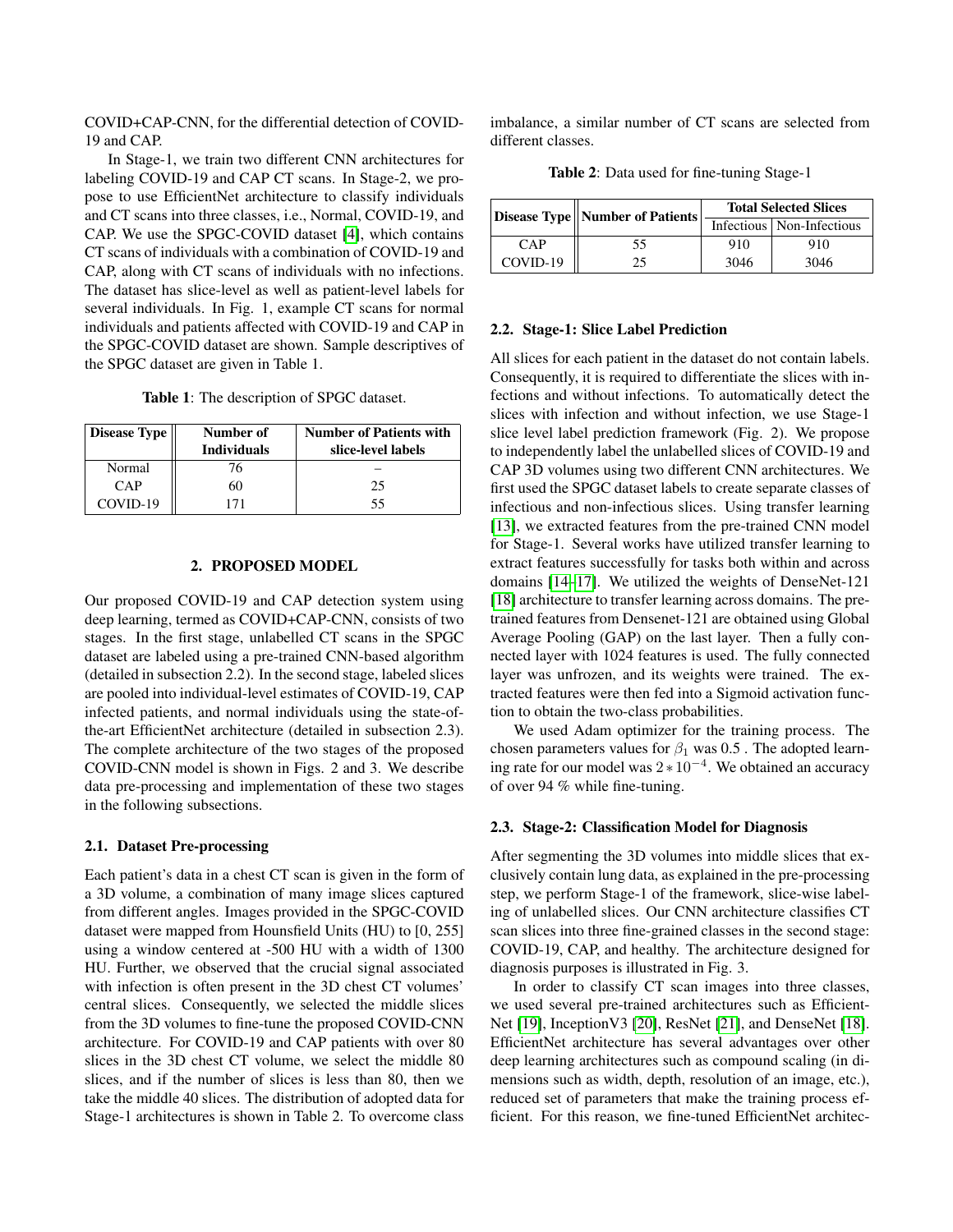

Fig. 2: Overview of Stage-1 of the proposed COVID+CAP-CNN Architecture



Fig. 3: Overview of Stage-2 of the proposed COVID+CAP-CNN Architecture.

ture to extract features for our proposed classification model. These features are extracted using Global Average Pooling (GAP) and then fed into two fully connected dense layers with 2048 and 1024 trainable parameters, respectively. For threeclass classification, a softmax activation function is used to predict the final class probabilities. The original and predicted labels (for COVID-19 and CAP) from Stage-1 are used for each of the three training classes. We make sure that there is no overlap in training and validation data and ensured out-ofsample patient validation. For training, we adopted the same optimizer as Stage-1 architecture i.e. Adam Optimizer with  $\beta_1 = 0.5$  and learning rate of 2  $*$  10<sup>-4</sup>.

Single-slice prediction for final diagnosis does not guarantee the individual's diagnosis [\[10\]](#page-4-10). Hence, we utilized the slice-level predictions from Stage-2 of our proposed model for patient-level prediction of diagnosis based on a simple voting technique. All the slices of a patient are tested for

classification into three classes. As discussed in Section 2.1, central slices of the 3D volume are important because they contain crucial information regarding infection and were used for patient-level prediction. Let  $x, y, z$  be the total number of slices from the centre of the 3D volume predicted as COVID-19, CAP, normal, respectively. Further, let  $x'$ ,  $y'$ ,  $z'$  be the total number of slices other than centre slices of 3D volume predicted as COVID-19, CAP, normal, respectively. We calculated the final Patient Label (PL) as:  $PL =$  $(max((x + 0.7x'), (y + 0.7y'), (z + 0.5z')))$ , where 0.7 and 0.5 are the weight factors obtained heuristically.

# 3. RESULTS

The proposed COVID+CAP-CNN model is trained and validated on different out-of-sample folds of the SPGC-COVID dataset. All analyses performed in Stage-2 are evaluated on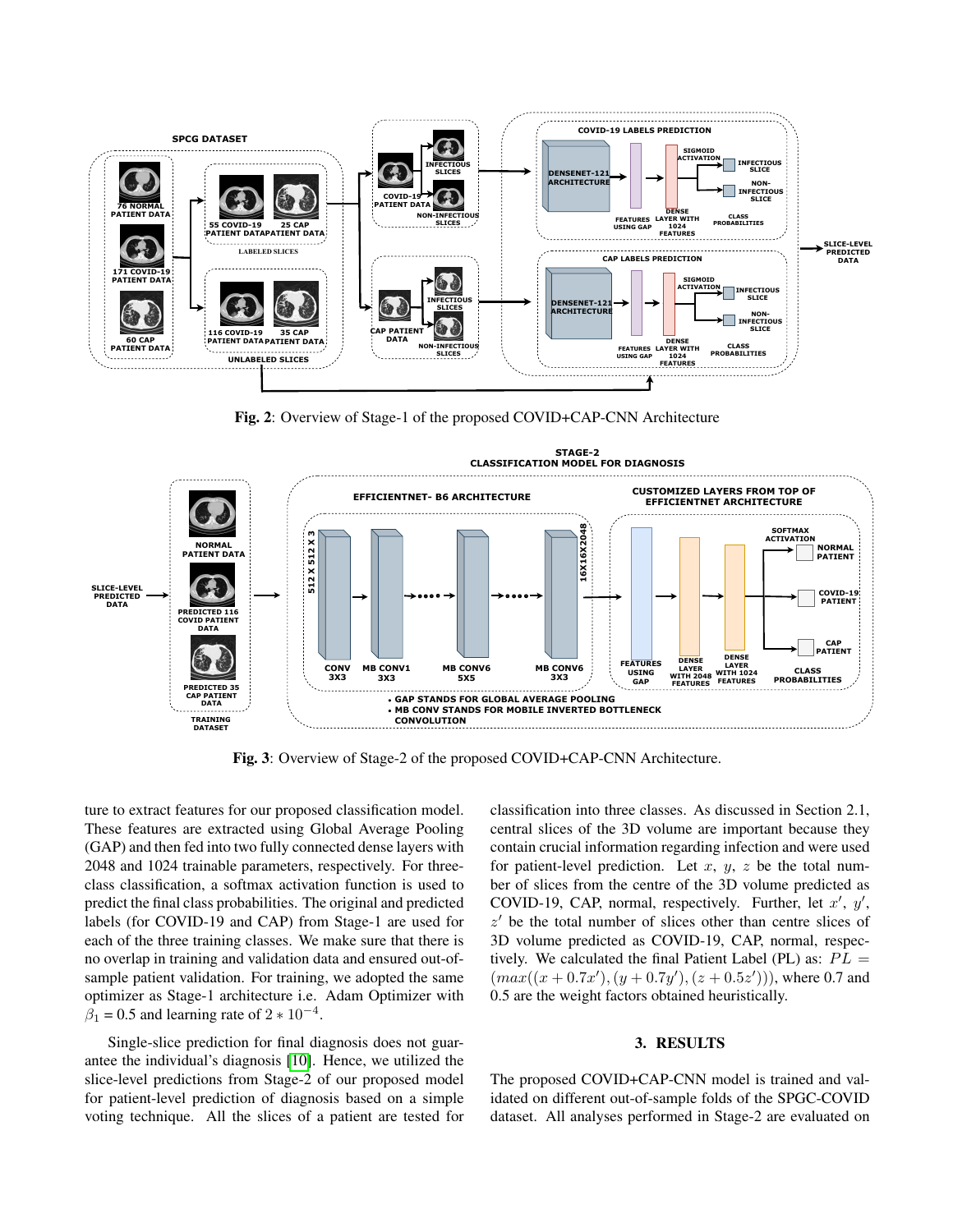non-overlapping out-of-sample sets. For an ablation study, we evaluated both the stages of our model for training and validation accuracy. Table 3 shows the accuracy of the proposed model for Stage-1, which is over 94 %.

Table 3: Performance of Stage-1 for binary classification: infected and non-infected

|          |        | Classification Type    Training accuracy   Validation accuracy |
|----------|--------|----------------------------------------------------------------|
| COVID-19 | 99.29% | $97.7\%$                                                       |
| CAP      | 99.17% | $94.7\%$                                                       |

Stage-2 accuracy is shown in Tables 4 and 5. In Table-4, we show the variation of performance on different CNN architectures. EfficientNet is seen to outperform others. In Table-5, we evaluate the performance of the proposed model on different train-validation splits. Our proposed model achieved over 89.3 % accuracy on the validation set for different splits.

We also evaluated patient-level accuracy for the threeway classification of the proposed framework and observed that the proposed algorithm achieves an 84% accuracy across three fine-grained classes.

### 3.1. Class-wise Sensitivity Analysis

We show the confusion matrix considering the three classes: Normal, CAP, and COVID-19 in Fig. 4 and Fig. 5. The data provided in the confusion matrix in Fig. 4 is at slice-level, and that of Fig. 5 is at patient-level. Our fine-tuned EfficientNet model obtains a class-wise sensitivity of 89.2 %, 81.9 % and 91.49 % for Normal, CAP and, COVID-19 classes, respectively.



Fig. 4: Confusion Matrix for proposed proposed COVID+CAP-CNN model at slice-level.

# 3.2. Execution Time

We performed all the experiments on an NVIDIA Tesla V100 Tensor Core GPU. The proposed model takes less than 0.16 Table 4: Performance of Stage-2 for fine-grained classification: with different architectures.

| Architecture                         |           | <b>Training Accuracy   Validation Accuracy</b> |
|--------------------------------------|-----------|------------------------------------------------|
| $\mid$ Proposed(EfficientNet) $\mid$ | 99.00 $%$ | 89.3 $%$                                       |
| Inception V3                         | 98.78%    | 82.9%                                          |
| <b>ResNet</b>                        | 99.61%    | <b>78%</b>                                     |
| DenseNet                             | 98.66%    | 80.6%                                          |

Table 5: Performance of Stage-2 for fine-grained classification: with different train-validation splits

| Train-Validation Split  Training Accuracy   Validation Accuracy |        |           |
|-----------------------------------------------------------------|--------|-----------|
| 70-30                                                           | 99.00% | 89.3%     |
| 80-20                                                           | 98.54% | $90.25\%$ |
| $90-10$                                                         | 99.3%  | 91 %      |



Fig. 5: Confusion Matrix for proposed proposed COVID+CAP-CNN model at patient-level.

seconds for testing one CT scan image slice of shape  $512 \times$  $512 \times 3$ .

### 4. CONCLUSION

In this work, we proposed a two-stage framework to detect COVID-19 and CAP using CT scan images. In the first stage, individual slices of CT scans are labeled using fine-tuned DenseNet based deep-learning architecture. In the second stage, a fine-grained differential classification in three classes, i.e., COVID-19, CAP, and healthy individuals, by fine-tuning the EfficientNet architecture. The proposed two-stage framework achieved over 94% accuracy for classifying the CT scan images in the binary classification task: infectious vs. noninfectious, and accuracy of 89.3% for the fine-grained threeclass classification: COVID-19, CAP, and normal. Code and model weights are available at [https://github.com/](https://github.com/shubhamchaudhary2015/ct_covid19_cap_cnn) [shubhamchaudhary2015/ct\\_covid19\\_cap\\_cnn](https://github.com/shubhamchaudhary2015/ct_covid19_cap_cnn)